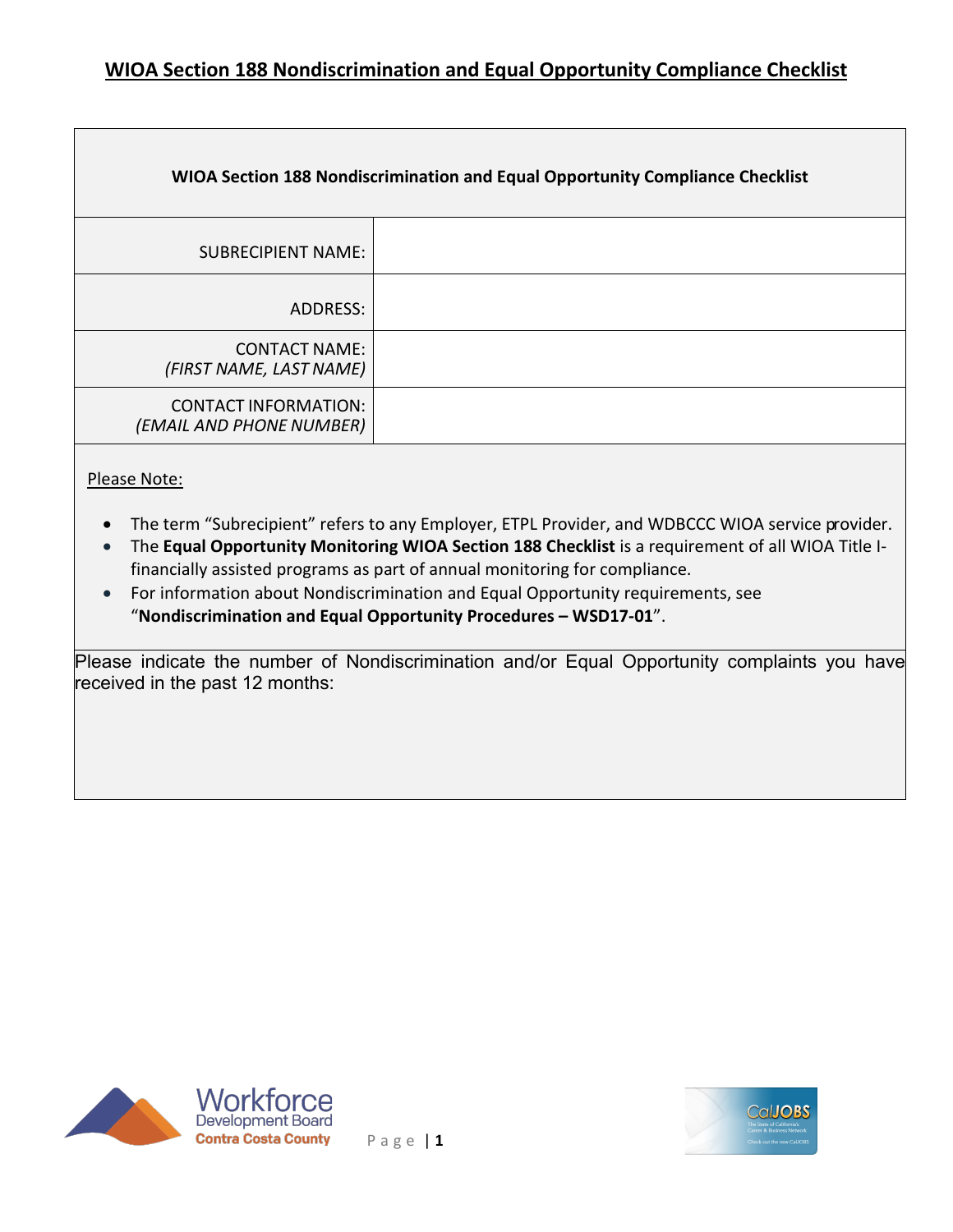| A. Policy and Procedure Compliance                                                                                                                                                                                                                                                                              | Yes/No |
|-----------------------------------------------------------------------------------------------------------------------------------------------------------------------------------------------------------------------------------------------------------------------------------------------------------------|--------|
| 1. Does your agency have policies and procedures ensuring non-discrimination on the basis of<br>race; color; religion; sex (including pregnancy, childbirth, and related medical conditions,<br>transgender status, and gender identity); national origin; age; disability; political affiliation<br>or belief? |        |
| 2. Does your organization have clear policies and procedures for complaints regarding equal<br>opportunity and non-discrimination?                                                                                                                                                                              |        |
| 3. Are participant rights and program/service information available as necessary in languages<br>other than English?                                                                                                                                                                                            |        |
| 4. Are auxiliary aids (e.g. interpreters, readers, Braille materials) available to applicants and/or<br>participants with aural, visual and/or physical disabilities?                                                                                                                                           |        |
| 5. Are applicants/participants informed of their rights to equal opportunity and non-<br>discrimination?                                                                                                                                                                                                        |        |
| 6. Does your facility have the ability to communicate with hearing impaired applicants and<br>employees by telephone (TDD)?                                                                                                                                                                                     |        |
| 7. Is your overall program accessible to the visual, hearing, or speech impaired?                                                                                                                                                                                                                               |        |
| 8. Does your program ensure WIOA services are available to individuals with disabilities?                                                                                                                                                                                                                       |        |
| 9. Are Equal Opportunity Posters prominently displayed in a location frequented by<br>applicants/participants?                                                                                                                                                                                                  |        |
| 10. Does your agency engage affirmatively and proactively to outreach to people with<br>disabilities?                                                                                                                                                                                                           |        |

(*If you answered "No" to any of the above, you may add written comments to the final page)*



Г

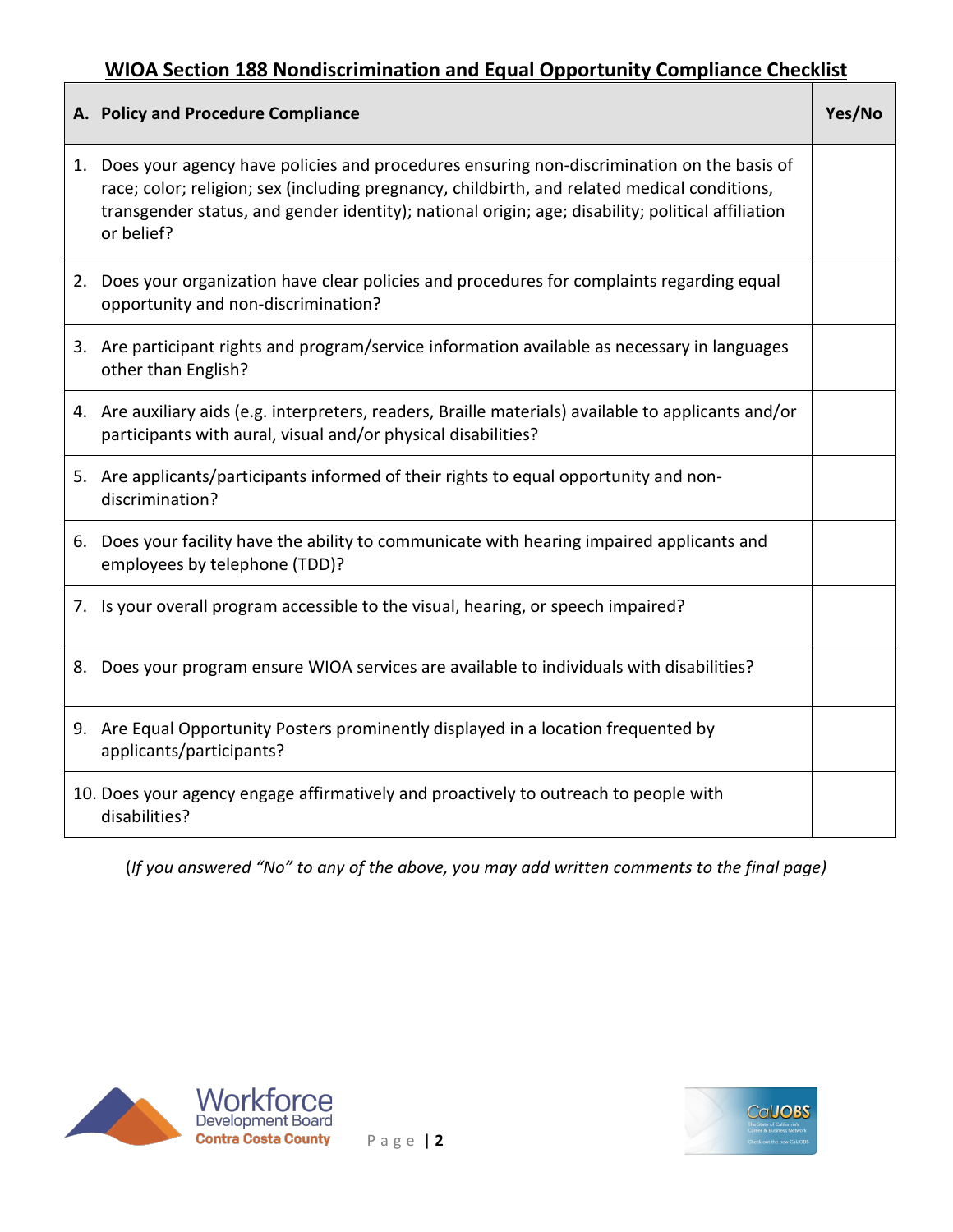| В. | <b>Employment Practices and Policies</b>                                                                                                                                                                                        | Yes/No |
|----|---------------------------------------------------------------------------------------------------------------------------------------------------------------------------------------------------------------------------------|--------|
|    | 1. Are rates of pay and all other forms of compensation equal for all employees in the same<br>class, including individuals with a disability?                                                                                  |        |
|    | 2. Are all hiring, promotion, assignment, training, and other employment<br>practices/opportunities applied to all employees?                                                                                                   |        |
|    | 3. Are employees provided reasonable accommodations based on disability?                                                                                                                                                        |        |
| 4. | Do all persons, including individuals with a disability, have access to an established<br>grievance procedure that provides due process in resolving complaints alleging<br>discriminatory action prohibited by these policies? |        |

(*If you answered "No" to any of the above, you may add written comments to the final page)*



Г



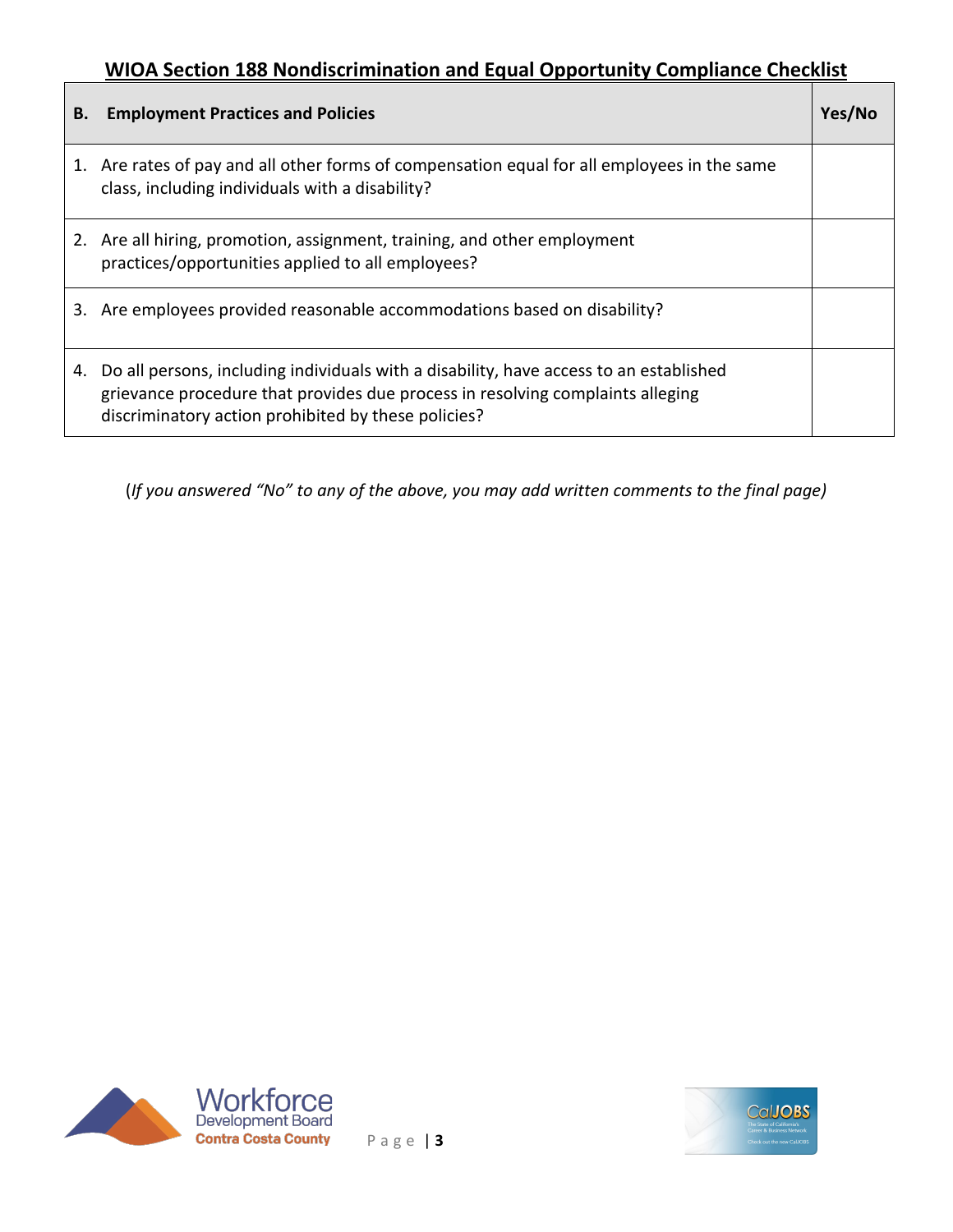|    | C. Facilities                                                                                                                                                                                                                                                                                                      | Yes/No |
|----|--------------------------------------------------------------------------------------------------------------------------------------------------------------------------------------------------------------------------------------------------------------------------------------------------------------------|--------|
|    | 1. Are any parking spaces clearly identified with sign posts and ground painting as reserved for<br>individuals with a disability?                                                                                                                                                                                 |        |
|    | 2. Is each designated parking space at least 12 feet wide? (Some vans have wheelchair<br>elevator lifts that require extra space on the side of the van.)                                                                                                                                                          |        |
|    | 3. Are individuals with a disability able to get from the accessible parking to the building's<br>entrance without:<br>a. Going behind any vehicle other than their own? AND<br>b. Crossing any type of barrier, e.g., steps, steep slopes, curbs, grass, low spots on<br>ground/pavement, buckled concrete, etc.? |        |
|    | 4. Can individuals with a disability enter the building through an accessible front entrance or<br>an alternative entrance?                                                                                                                                                                                        |        |
|    | 5. Are information/public counter areas accessible to individuals with a disability entering the<br>building?                                                                                                                                                                                                      |        |
|    | 6. Is at least one public telephone accessible to individuals with a disability?                                                                                                                                                                                                                                   |        |
| 7. | Does each meeting room have a doorway that provides a width at least 32 inches when<br>open?                                                                                                                                                                                                                       |        |
|    | 8. Is the floor level within 60 inches of a doorway leading to each meeting room, both inside<br>and outside?                                                                                                                                                                                                      |        |
|    | 9. Is there enough space in the meeting rooms for people on crutches or in wheelchairs to<br>maneuver safely between the table and the wall and around the chairs?                                                                                                                                                 |        |
|    | 10. Do doorways leading to the restrooms provide an opening at least 32 inches wide?                                                                                                                                                                                                                               |        |



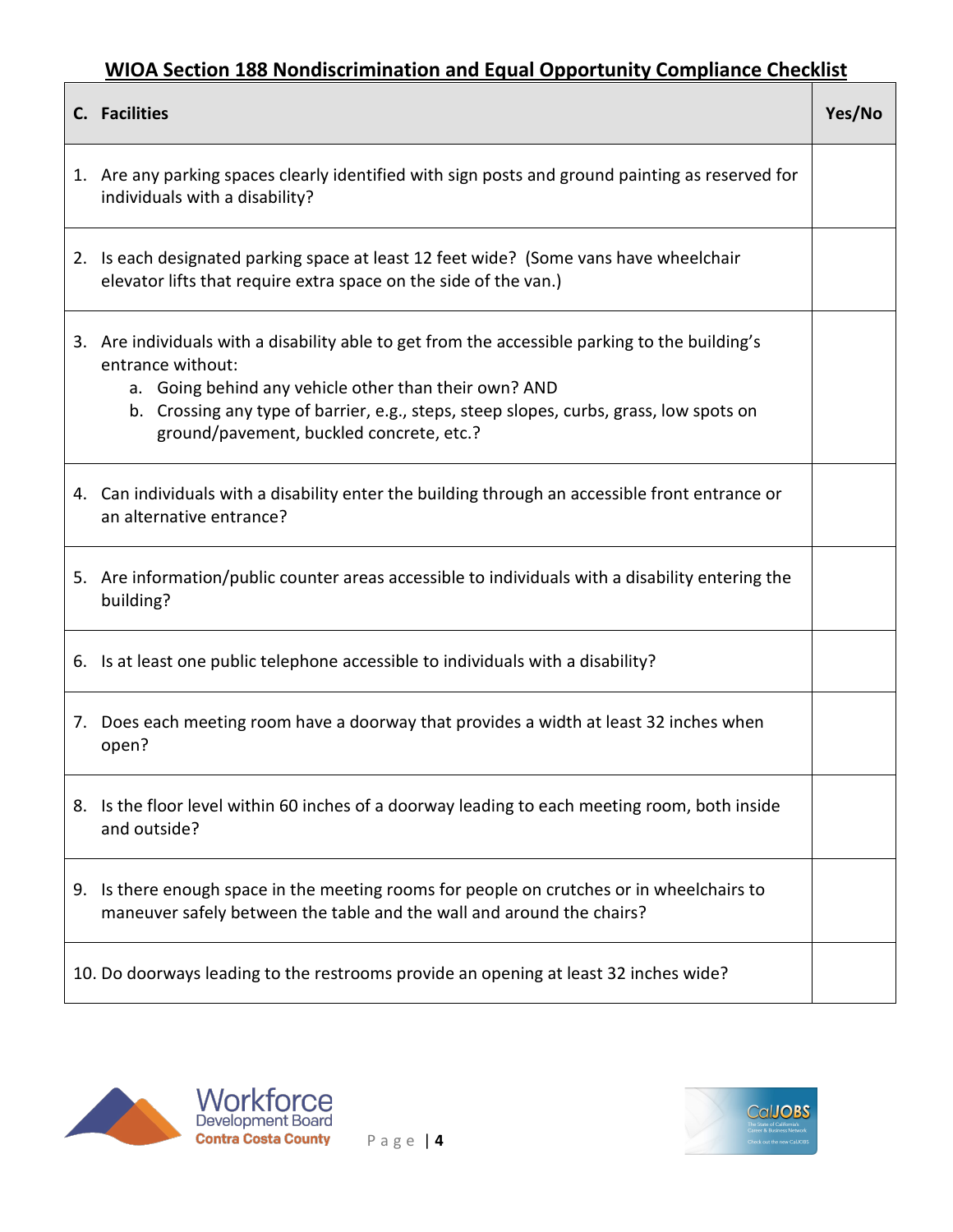| C. Facilities (continued)                                                                                                                 | Yes/No |
|-------------------------------------------------------------------------------------------------------------------------------------------|--------|
| 11. Does each restroom have at least one toilet stall with a doorway that opens at least 32<br>inches?                                    |        |
| 12. Is the toilet stool in the accessible stall mounted so a person in a wheelchair would find it<br>accessible after the door is closed? |        |
| 13. Is the disabled accessible toilet stall equipped with grab handles?                                                                   |        |
| 14. If the restrooms are set up for a single-occupancy, are the toilet stools accessible to<br>individuals with a disability?             |        |
| 15. Does at least one accessible building doorway provide a width at least 32 inches when<br>open?                                        |        |
| 16. Can the building entrance doors be opened with one hand?                                                                              |        |
| 17. Is the floor level within 60 inches of the building's doorway, both inside and outside?                                               |        |
| 18. Do elevators allow access to all levels of the building?                                                                              |        |
| 19. Are the elevators accessible from the accessible entrance?                                                                            |        |
| 20. Does the open elevator door provide a width of at least 32 inches?                                                                    |        |
| 21. Are the elevator controls within 42-48 inches of the floor?                                                                           |        |
| 22. Do the elevator control panel and each elevator entrance have raised numbers and Braille<br>symbols?                                  |        |

(*If you answered "No" to any of the above, you may add written comments to the final page)*